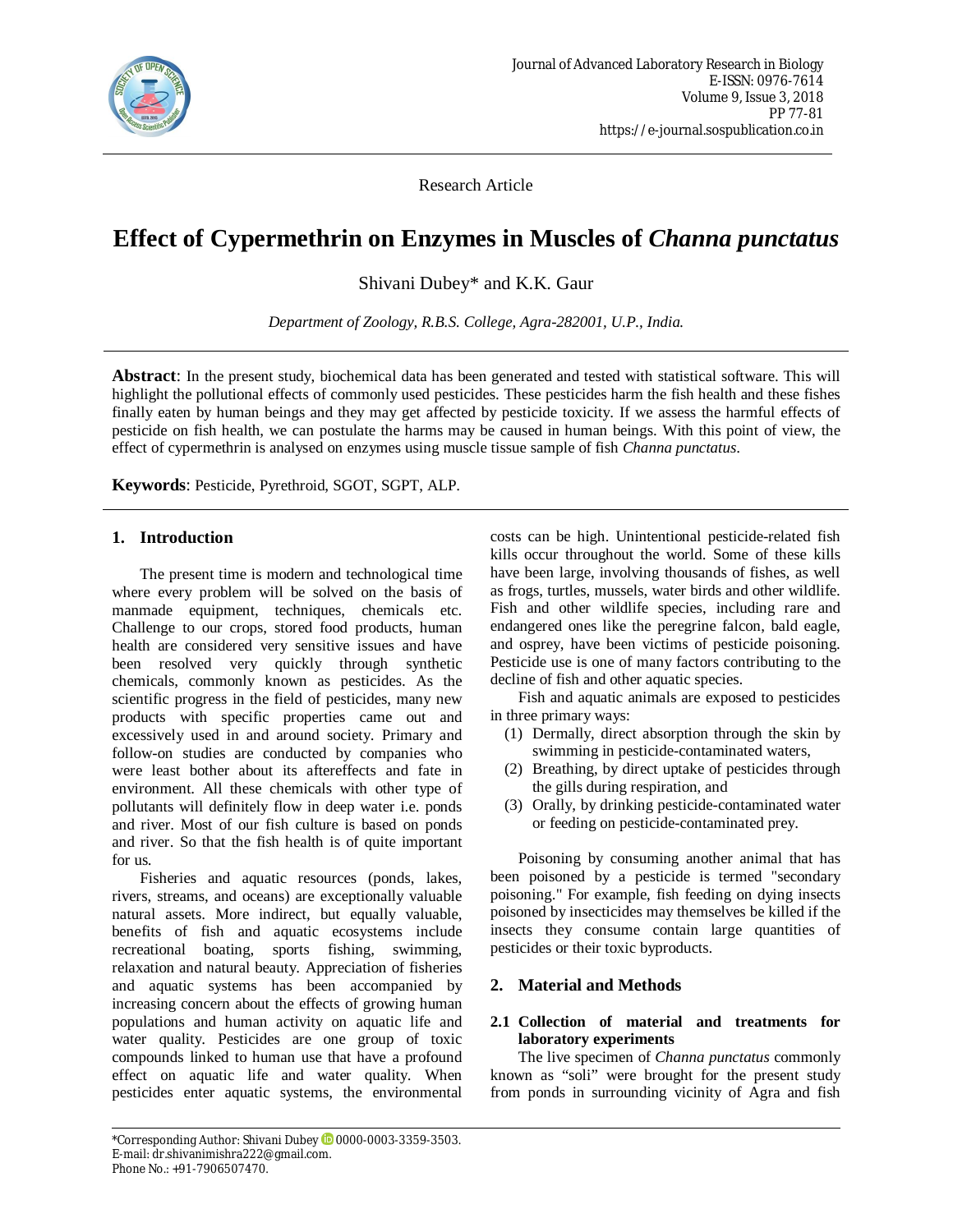market of Agra. The selection of *Channa punctatus* as experimental fish went in for reason of its easy availability, its hardy nature in terms of survival despite pollutant treatments proposed which might indicate an advantage of long stay of toxic effects in soft tissues. Above all, fish has an economic food value. For experimental purpose fishes almost of the same size and weight so as to refer to similar age group as constant factor were used for noticing effects of treatments by several insecticides. The fishes were washed in 0.1% KMnO<sup>4</sup> solution to smear dermal infection if any. Then they were washed with ordinary water and smeared to aquaria filled with water. The latter was already equipped with sand and *Hydrilla* plants, overcrowding was avoided. The fishes were fed with readymade fish food after every 24 hrs. The water was changed to smear the faecal matter and excess food after every 24 hrs. If any mortality occurred the fish was removed immediately to avoid depletion of oxygen. Normally, the fish to be used for experiments were left for fifteen days. So they might acclimatize to the prevailing ecological conditions. For the analysis of insecticide toxicity, insecticide was used in commonly occurring chemical compound cypermethrin 25% EC. Cypermethrin 25% EC is a synthetic pyrethroid insecticide used to control various pests.

**Test compound:** Cypermethrin 25% EC **CAS number:** 52315-07-8 **Trade name:** Super killer **Chemical formula:**  $C_{22}H_{19}Cl_{12}NO_3$ **IUPAC number:** (R,S)-alpha-cyano-3-phenoxylbenzyl I(IRS)-cis, trans-3-(2,2-dichlorovinyl)-2,2 dimethylcyclopropane-carboxylate

The diluent water that was used for keeping experimental fishes was subjected to analysis for various physicochemical characteristics as per procedure is given in "APHA (2000) standard methods for the examination of water and wastewater". The following data shows the physicochemical parameters and their average values.

#### **2.2 Biochemical Analysis**

# **2.1.1 Serum glutamate oxaloacetate transaminase (SGOT)**

estimation of glutamic oxaloacetic transaminase was done by Reitman and Frankel (1957). AST converts L-aspartate and α-ketoglutarate to oxaloacetate and glutamate. The oxaloacetate thus formed reacts with 2,4-dinitrophenylhydrazine to produce the corresponding hydrazone which in an alkaline medium produces a brown coloured complex whose intensity is measured. Serum and Homogenized tissue was used with minimal delay.

#### **2.2.2 Serum glutamate pyruvate transaminase (SGPT)**

The estimation of glutamic pyruvate transaminase was done by Reitman and Frankel (1957). ALT converts L-alanine and α-ketoglutarate to pyruvate and glutamate. The pyruvate formed reacts with 2,4 dinitrophenylhydrazine to produce the corresponding hydrazone which in an alkaline medium produces a brown coloured complex whose intensity is measured. Homogenized tissue was used with minimal delay.

#### **2.2.3 Alkaline phosphatase (ALP)**

Alkaline phosphatase was estimated by Kit method (Span). Alkaline phosphatase converts phenyl phosphate to inorganic phosphate and phenol at pH 10.0. Phenol so formed reacts in alkaline medium with 4-aminoantipyrine in the presence of oxidizing agent, potassium ferricyanide and forms an orange red coloured complex, which can be measured colorimetrically.

# **2.3 Statistical Calculations**

In the present investigation, the formulae were used for different statistical calculations after Fisher and Yates (1950) using statistical software.

# **3. Results and Discussion**

The results are significant after treatment and shown in Table 1 and Figs 1, 2 and 3 as below:

**Table 1. SGOT (U/L), SGPT (U/L) and Alkaline phosphatase (KA Unit) in white muscle of** *Channa punctatus* **after acute (4 days), sublethal (20 days) and chronic (45 days) treatment of cypermethrin (25% EC).**

| <b>Experimental set</b> | SGOT (U/L)<br>(Mean±S.E.)     | SGPT (U/L)<br>(Mean±S.E.)   | ALP (KA Unit)<br>(Mean±S.E.) |
|-------------------------|-------------------------------|-----------------------------|------------------------------|
| Control                 | $28.50+0.90$                  | $48.95 \pm 0.84$            | $5.00+0.10$                  |
| Acute (4 days)          | $22.60\pm0.87$ <sup>a</sup>   | $42.50\pm0.67$ <sup>a</sup> | 4.15+0.12 <sup>a</sup>       |
| Sublethal (20 days)     | $18.00 + 0.09$ <sup>a</sup>   | $31.58 + 0.34$ <sup>a</sup> | $3.90+0.22^{b}$              |
| Chronic (45 days)       | $14.59 + 0.12^{b}$            | $26.35 \pm 0.30^{\circ}$    | $3.33 \pm 0.06$ <sup>c</sup> |
| <b>Recovery</b>         | $30.50 \pm 0.50$ <sup>a</sup> | 47.00 $\pm$ 0.50 $^{a}$     | $5.01 \pm 0.05$ <sup>a</sup> |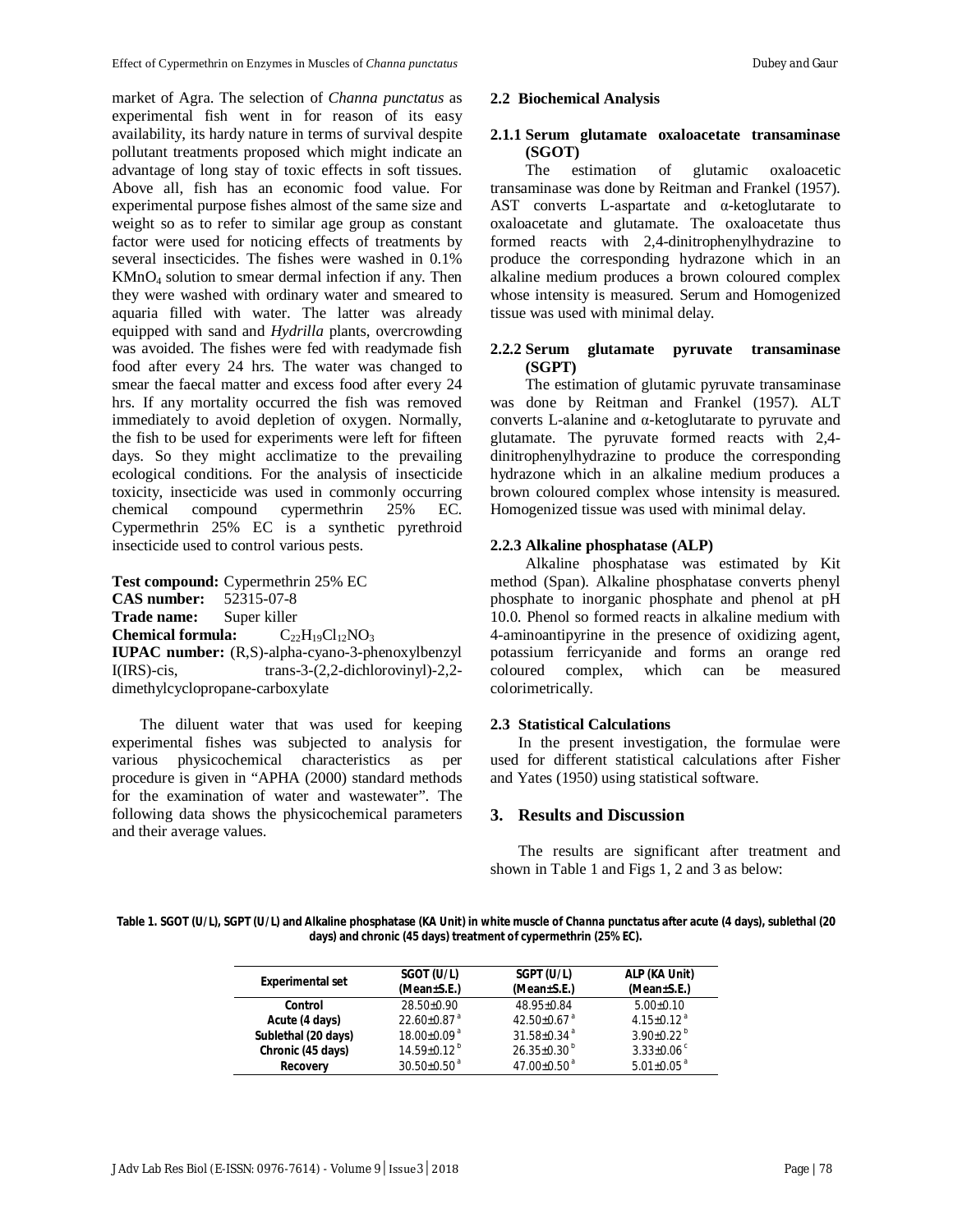





**Fig. 2**



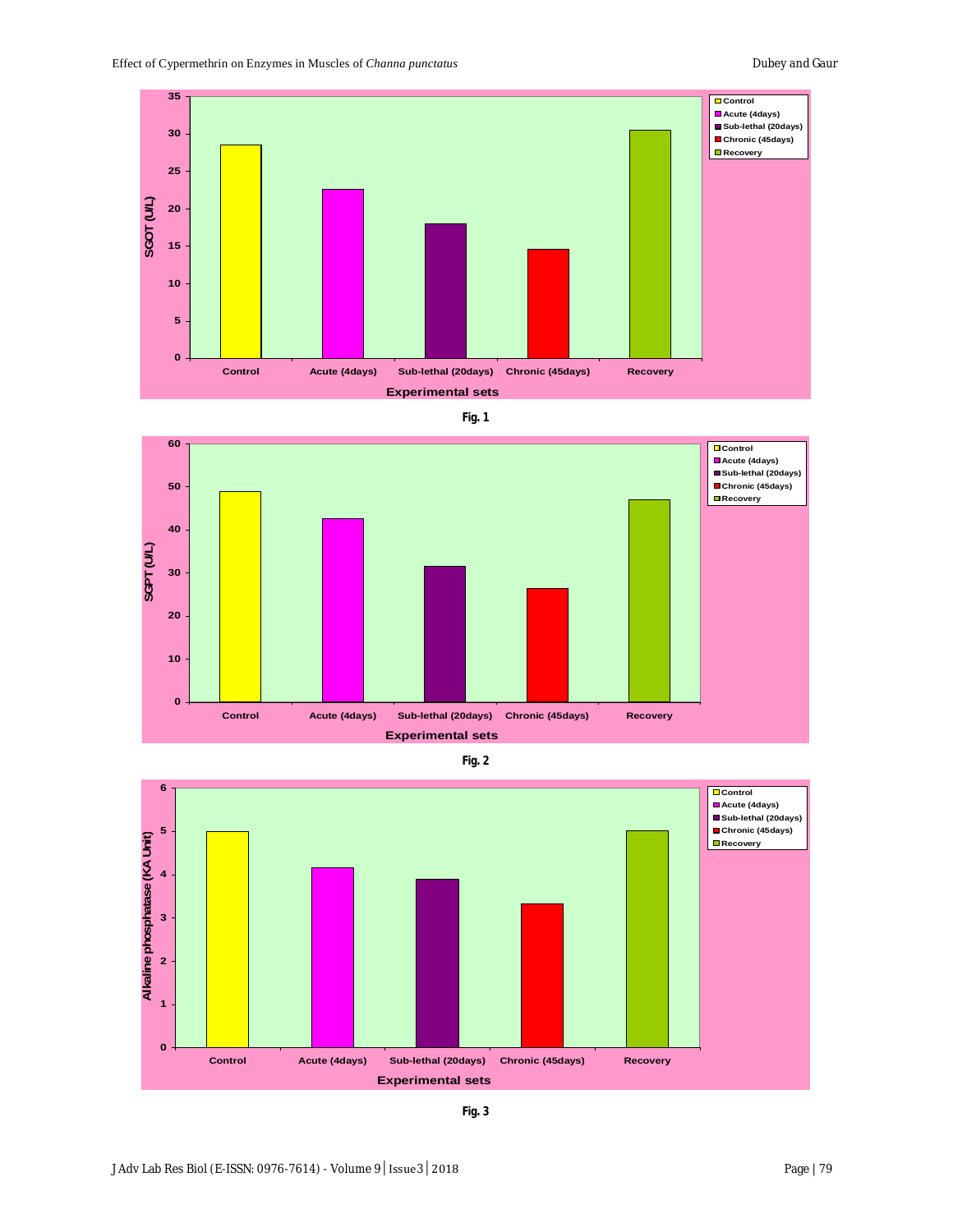Both the transaminases (GPT and GOT) are important in protein metabolism. Transaminases have been decreased with increased duration of exposure, however, at recovery, it comes to normal level. It is observed that in different species pesticides, heavy metal like cadmium, lead and mercury intoxications strongly depressed GOT and GPT activities as a consequence of serious cellular structure damage (Vaglio and Landriscina, 1999; Gill  $et$  al., 1991<sup>a,b</sup>; Shakoori *et al*., 1994; Rahman and Siddiqui, 2003). In addition, the present decrease in fish tissue glutathione and dependent enzymes combinedly react to defend insecticide toxicity. Allen and Rana (2004) showed that activities of glutathione-S-transferase, glutathione peroxidase, glutathione reductase and catalase decreased in liver and kidney as a result of heavy metal in liver. This can be correlated with the decrease in GOT and GPT activities in the fishes exposed to insecticides in this study.

Alkaline phosphatase is an important enzyme of animal metabolism. Enzyme activities decreased in muscles of insecticide (Cypermethrin) intoxicated fish (*Channa punctatus*). Phosphatases have been decreased with increased duration of exposure, however, at recovery, it comes to normal level. Decrease in phosphatase activity shown in present study might be due to increased insecticide level in water and its accumulation in the tissues of fishes. Depletion in acid and alkaline phosphate activities in liver also noticed by Rao (2006) in euryhaline fish, *Oreochromis mossambicus* treated with organophosphorus insecticide. Das and Mukherjee (2003) in *Labeo rohita* and Velisek *et al*., (2006) in rainbow trout treated with cypermethrin, Helge *et al*., (1995) in female rainbow trout (*Oreochromis mykiss*). Tiwari and Singh (2005) also reported decreased level of acid and alkaline phosphate in liver and muscles tissue of fish *Channa punctatus*. The decrease in ALP probably indicates an altered transport of phosphate (Engstrom, 1964) and an inhibitory effect on cell growth and proliferation (Goldfischer *et al*., 1964). The inhibitions of liver ALP activities were demonstrated in animals exposed to different heavy metal, pesticides and sewage (Ram and Sathyanesan, 1985; Sastry and Shubhadra, 1985; Rajan, 1990; Shakoori *et al*., 1994; Sharma, 1999; Rahman *et al*., 2000). Das and Mukherjee (2000) also noted depletion of ALP in liver and muscle tissue of *Labeo rohita* on the exposure of quinalphos. Toxicant other than insecticide such as heavy metal also reduces that activity level of acid and alkaline phosphate in muscle and liver tissue of the fish *Labeo rohita* (Nchumbeni *et al*., 2007).

#### **References**

[1]. Allen, T. and Rana, S.V. (2004). Effect of arsenic (As III) on glutathione-dependent enzymes in liver and kidney of the freshwater fish *Channa* *punctatus*. *Biological Trace Element Research*, **100**(10): 39-48.

- [2]. APHA, AWWA and WDCF (2000). Standard methods for the examination of water and wastewater. 20<sup>th</sup> edition; APHA Washington D.C.
- [3]. Das, B.K. and Mukherjee, S.C. (2000). Toxicity of cypermethrin in *Labeo rohita* fingerlings: biochemical, enzymatic and haematological consequences. *Comp. Biochem. Physiol. C. Toxicol. Pharmacol.*, **134**(1): 109-121.
- [4]. Das, B.K. and Mukherjee, S.C. (2000). Sublethal effect of quinalphos on selected blood parameters of *Labeo rohita* (Ham.) Fingerlings. *Asian Fisheries Sci.*, **13**: 225-233.
- [5]. Engstrom, L. (1964). Studies on bovine-liver alkaline phosphatase, phosphate incorporation. *Biochem. Biophys. Acta.*, **92**: 71-78.
- [6]. Finney, D.J. (1971). *Probit analysis.* Univ. Press Cambridge.p333.
- [7]. Fischer, R. and Y. Yates (1963). *Statistical table for Biological Agriculture and Medical Research*. 6 th ed. Hing Yip Printing Co. Hongkong: pp146.
- [8]. Gill, T.S., Tewari, H. and Pande, J. (1991). *In vivo* and *In vitro* effects of cadmium on selected enzymes in different organs of *Barbus conchonius* Ham. (Rosy barb). *Comp. Biochem. Physiol. C.*, **100**: 501-505.
- [9]. Gill, T.S., Tewari, H. and Pande, J. and Lal, S. (1991). *In vivo* tissue enzyme activities in the rosy barb (*Barbus conchonius* Hamilton) experimentally exposed to lead. *Bull. Environ. Contam. Toxicol.*, **47**: 939-946.
- [10]. Goldfisher, S., Essner, E. and Novikoff, A.B. (1964). The localization of phosphate activities at level of ultrastructure. *J. Histochem. Cytochem.*, **12**: 72-95.
- [11]. Helge Arnold, Hans-Jurgen Pluta and Thomas Braunbeck (1995). Simultaneous exposure of fish to endosulfan and disulfoton *in vivo*: ultrastructural, stereological and biochemical reactions in hepatocytes of male rainbow trout *Oncorhynchus mykiss*. *Aquatic Toxicology*, **33**(1): 17-43.
- [12]. King, E.J. and K.A. Jagatheeson (1959). A Method for the Determination of Tartrate-Labile, Prostatic Acid Phosphatase in Serum. *J. Clin. Path.*, **12**: 85-89.
- [13]. Humtsoe, N., Davoodi, R., Kulkarni, B.G., Chavan, B. (2007). Effect of arsenic on the enzymes of the rohu carp, *Labeo rohita* (Hamilton, 1822). *Raffles Bulletin of Zoology*, **14**: 17-19.
- [14]. Rahman, M.F. and Siddiqui, M.K. (2003). Biochemical enzyme activity in different tissues of rats exposed to a novel phosphorothionate (RPR-V). *J. Environ. Sci. Health.*, **38**: 59-71.
- [15]. Rahman, M.F., Siddiqui, M.K. and Jamil, K. (2000). Acid and alkaline phosphate activities in a